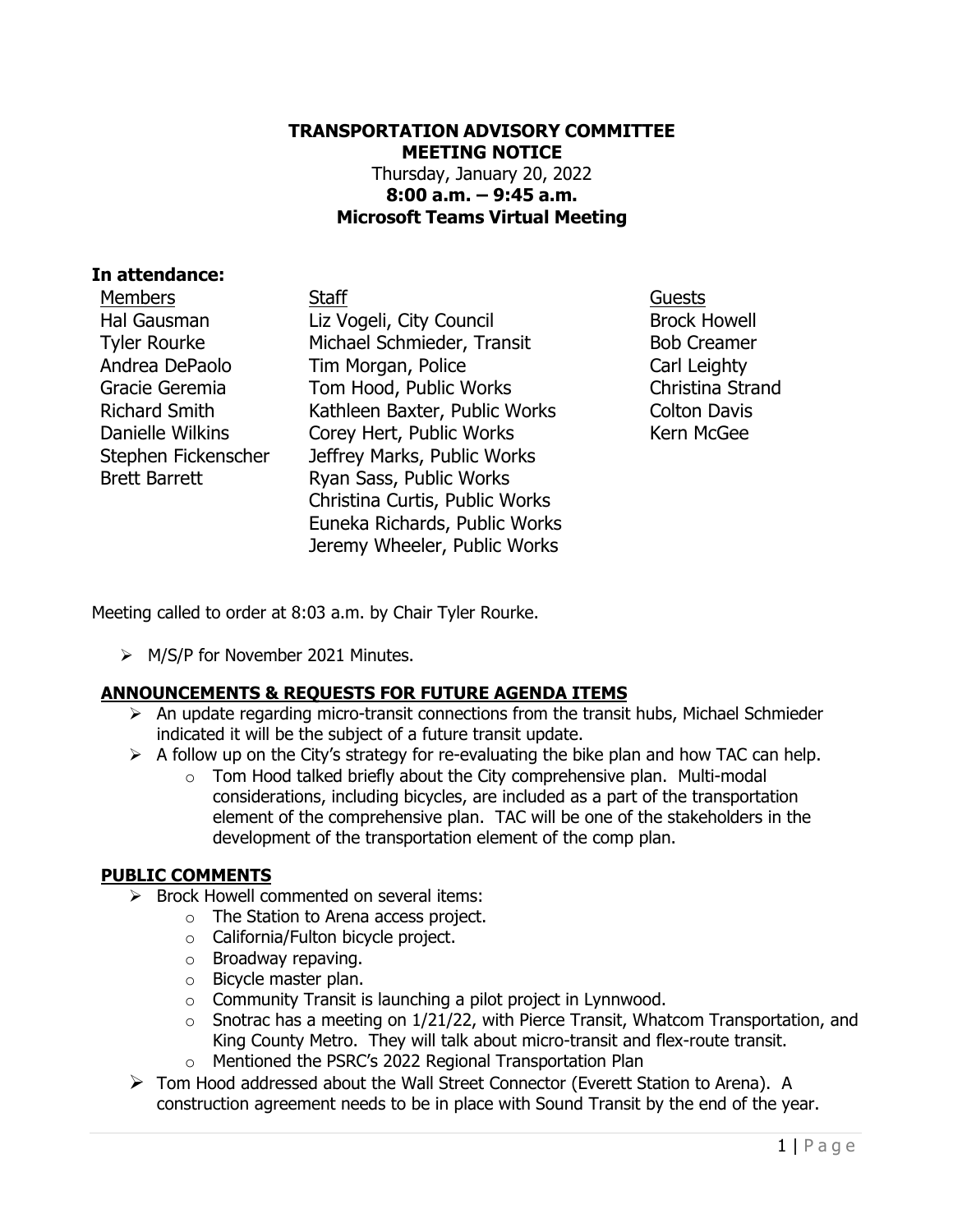- $\triangleright$  Tom Hood responded that the Fulton Street Connector has a June 2024 deadline for construction. Design will begin this year or early next year to meet that deadline.
- $\triangleright$  Tom Hood clarified Broadway paving is not on the 2022 schedule, though there is some potential 2023, which would be a Hewitt to 41<sup>st</sup> Street paving effort.

# **ENGINEERING REPORT**

- $\triangleright$  For scheduled construction this year:
	- o Pedestrian project on Alverson/W. Marine View Drive.
	- o Everett Mall Way Safety Improvement project (now delayed until 2023).
	- o Silver Lake Trail.
	- $\circ$  Edgewater Bridge Replacement (100% design pending final WSDOT review, construction now scheduled for 2023).
	- $\circ$  Rectangular rapid flashing beacon crosswalk enhancements on Pecks Drive at Cady and Colby near the YMCA.
- $\triangleright$  In design this year:
	- o California Street bicycle corridor.
	- $\circ$  100<sup>th</sup> Street Improvements.
	- $\circ$  5 new RRFB installations. Two enhanced crosswalks on East Marine View Drive; one at Summit by Jackson Park; the other at  $10<sup>th</sup>$  street by the Senior Center; one at  $79<sup>th</sup>$ Place at Evergreen Middle School. Another will be going in on  $110<sup>th</sup>$  Street at Monroe Elementary; one on Sievers-Duecy at the Phil Johnson Ballfields.
	- o US 2 / I-5 interchange study.
	- o Freight mobility project, Phase 2.
- ➢ Tyler commented on the RRFB going in at the YMCA, and also asked if sidewalks were going to be put in down Alta Drive towards Lowell Elementary. Tom said the RRFB was part of a larger pedestrian project that includes a widened path from Alta Drive up to Colby, to complete the connection between the Interurban Trail and the YMCA.
- $\triangleright$  Tyler mentioned 100<sup>th</sup> Street project bicycle facilities. Christina stated that bike lanes for 100<sup>th</sup> Street have been suggested to be buffered lanes and current City design has buffered bike lanes.

# **TRAFFIC ENGINEERING REPORT**

- $\triangleright$  Holiday decorations were removed from downtown Saturday January 15<sup>th</sup>. The lighted snowflakes on Colby will remain to the end of February at the request of the Downtown Everett Association and approval of the Administration.
- $\triangleright$  Photo enforcement will require one more briefing before Council on January 26. We are expecting Council approval to issue Request for Proposal on February 9<sup>th</sup>. Council approved bringing forth 6 signalized intersections and 1 school zone approved by TAC.
- $\triangleright$  Corey provided an update on accidents to City property from drivers:
	- $\circ$  December 24<sup>th</sup> Evergreen & 92<sup>nd</sup> Street. There was a 3-car collision that upended an electrical service cabinet foundation.
	- $\circ$  December 26<sup>th</sup> 112<sup>th</sup> Street and 3<sup>rd</sup> Ave. Cabinet was hit by a car and destroyed.
	- $\circ$  January 14<sup>th</sup> Broadway and 13<sup>th</sup> Street. The electrical service was struck by a vehicle and destroyed.
		- As a result of the disruption to service, our signal shop needs to be able to react to multiple incidents without having to rely upon the external contracting community. The City will be ordering a couple of concrete polymer foundations that will be kept in the stockyard so City forces can get those cabinets back up and running. More parts will also be ordered to have on-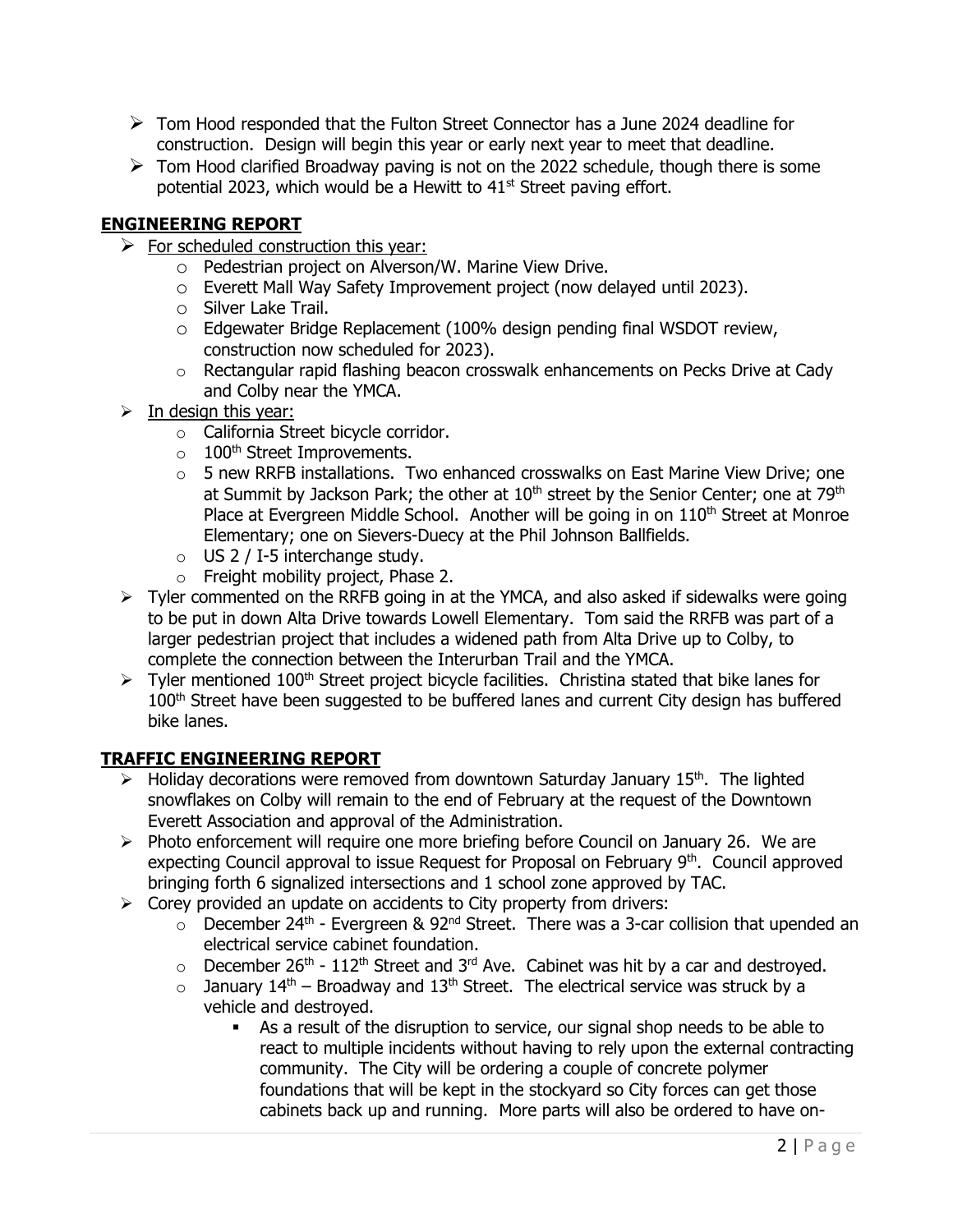hand for these types of events. The City is working to meet its goal of having any type of damage repaired, and signals fully operational within 24 to 72 hours after a disruption in service.

### **POLICE REPORT**

 $\triangleright$  Sqt. Tim Morgan reported that over the holiday season there were several collisions due to snow, ice, and cold weather.

### **TRANSIT REPORT**

- ➢ Mike Schmieder, Everett Transit, reported the following:
	- $\circ$  Electric bus updates. In early December, a pre-production meeting for the next 10 electric buses was conducted. The buses will be provided by GILLIG. These buses will be charged in with inductive charging stations. Mike stated he expected the new buses to be on property within the last quarter of this year.
	- $\circ$  The Omicron variant has had little impact in service ability. A reduced service plan has been created in the event that pandemic absenteeism occurs.
	- o Ridership continues to hover around 55% of February 2020 levels, which is prepandemic. Current service level is at 90% of pre-pandemic levels of service. Transit is at 100% staffing at pre-pandemic levels.
	- $\circ$  The consolidation/merger study continues between Everett Transit and Community Transit. On December  $1<sup>st</sup>$ , the City Council authorized the agreement between the City and Community Transit to engage in a feasibility study that will take anywhere from 12 to 18 months to complete. The goal is to examine and discuss what exactly a merged system would look like. The anticipation is that it would get folded into a proposal that would go in front of the voters. TAC involvement would be for input on that proposed network.
- $\triangleright$  In the February report, Mike would provide general information about micro-transit.

#### **AGENDA ITEMS**

#### **Item 1: Introduction of New Members**

➢ Tyler introduced Stephen Fickenscher and Danielle Wilkins as new members. Each TAC member introduced themselves and gave a brief description of their background.

## **Item 2: Selection of 2022 TAC Chair and Vice Chair**

➢ It was unanimously voted that Tyler Rourke remain as TAC Chair and Richard Smith as Vice Chair for 2022.

#### **Item 3: Bicycle and Pedestrian Grant Program Projects -** Informational Briefing, Corey Hert, Public Works

- - $\triangleright$  The TAP Project the 529 link between Everett and Marysville has been cancelled.
	- ➢ WSDOT Pedestrian & Bicycle program (PBP)
		- o \$23.1 million awarded for 2021-2023 biennium
	- $\triangleright$  City of Everett has developed a list of projects using the following matrix criteria:
		- $\circ$  Safety (40%)
		- $\circ$  Equity (16%)
		- o Deliverability (12%)
		- $\circ$  Value (14%)